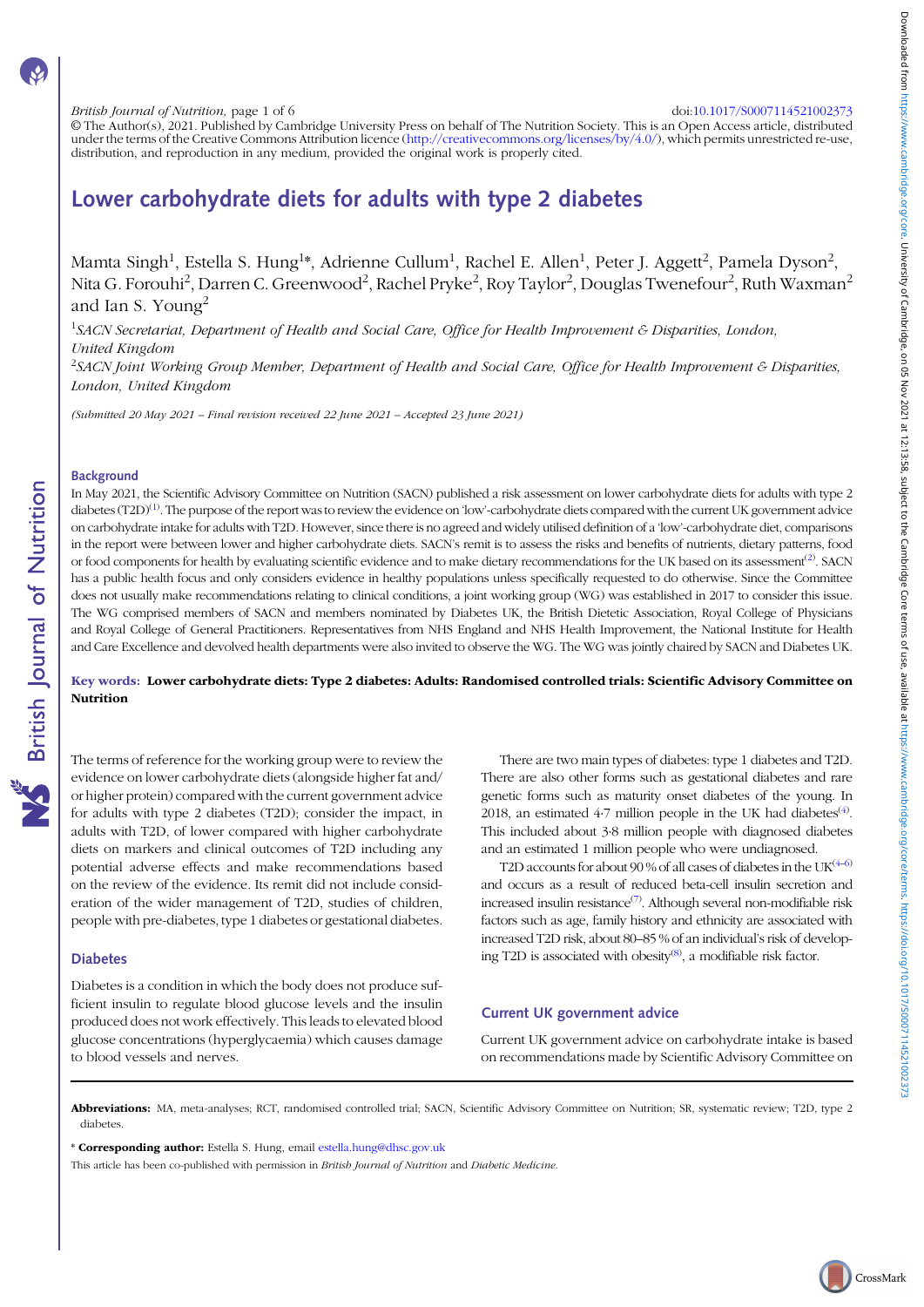Nutrition (SACN) following its review on carbohydrates and health<sup>[\(3](#page-4-0))</sup>. The evidence considered in the SACN review on carbohydrates comprised studies in the general population, and recommendations were for the UK general population.

Current UK government advice for the general population is that approximately 50 % of total dietary energy should be obtained from carbohydrates, mainly from starchy foods consisting of high fibre or whole-grain food where possible. It is recommended that average population intake of free sugars should not exceed 5 % of total dietary energy and that adults should achieve a daily dietary fibre intake of 30 g/d.

There are no separate recommendations on carbohydrate intake for adults with T2D, and the advice for the general UK population thus applies to those with T2D.

In England, the National Institute for Health and Care Excellence has issued guidelines for the identification, diagnosis and management of T2D including dietary advice that is in line with UK government advice for the general population<sup>[\(9](#page-4-0))</sup>. The Scottish Intercollegiate Guidelines Network has also issued guidelines on management of diabetes including offering adults with T2D a range of dietary options for achieving weight loss that may also improve glycaemic control<sup>[\(10\)](#page-4-0)</sup>.

The ultimate aim of T2D management and treatment is to reduce and maintain glycated haemoglobin (HbA1c) concentration at a value below the cut-off for the definition of T2D. However, any reduction in HbA1c reflects an improvement in the degree of T2D control. Improvement of blood lipids and blood pressure is also an important treatment goal.

Management of T2D usually involves behavioural interventions (including diet, physical activity, smoking cessation and reduced alcohol intake) and/or medications. Treatment may also include bariatric surgery to reduce weight.

A reduction in energy intake is an important part of the behavioural interventions recommended to people with T2D who are living with overweight or obesity. The aim of reducing energy intake is weight loss, which in turn improves glycaemic control. Glycaemic index and glycaemic load are measures of the post-prandial blood glucose response to foods.

Both Diabetes UK and the American Diabetes Association emphasise tailoring advice to the individual, and both note the lack of clear evidence for a specific dietary intake of carbohydrate for those with  $T2D^{(11,12)}$  $T2D^{(11,12)}$  $T2D^{(11,12)}$  $T2D^{(11,12)}$ .

#### Purpose of review

SACN initiated this evidence review in response to a request from Public Health England, for a systematic assessment of the scientific evidence on 'low'-carbohydrate diets, in recognition that such diets are gaining attention and increasingly being promoted.

#### **Methods**

SACN's Framework for the Evaluation of Evidence<sup>([2](#page-4-0))</sup> was used as the basis for assessing the evidence. Public Health England conducted a search of key online databases: MEDLINE, Embase, the Cochrane Library (CDSR and DARE), National Institute for Health and Care Excellence evidence, TRIP and Google

|  | Table 1. Categories of dietary carbohydrate intakes based on Feinman    |  |  |
|--|-------------------------------------------------------------------------|--|--|
|  | et al. (2015) <sup>(13)</sup> and Accurso et al. (2008) <sup>(14)</sup> |  |  |

|                                                                                                      |                                             | Amount of carbohydrate                   |  |  |
|------------------------------------------------------------------------------------------------------|---------------------------------------------|------------------------------------------|--|--|
| Description                                                                                          | q/d                                         | % TE (based on 2000 kcal/d)              |  |  |
| Very low carbohydrate <sup>†</sup><br>Low carbohydrate<br>Moderate carbohydrate<br>High carbohydrate | $20 - 50$<br>$>50 - 130$<br>130-230<br>>230 | $<$ 10<br>$>10 - 26$<br>$26 - 45$<br>>45 |  |  |

† Also referred to as ketogenic diets.

Scholar to identify relevant English language articles published between 1980 and 30 September 2018, using an agreed list of search terms focusing on lower carbohydrate diets and T2D. There was a particular interest in the following primary outcomes: weight change (≥12 months), glycated Hb (HbA1c), a marker of impaired glycaemic control  $(\geq)$  months), and secondary outcomes: body weight (≥3 to <12 months), fasting plasma glucose (≥3 months), blood lipid profiles (≥3 months) and medication use.

SACN invited interested parties to highlight relevant evidence which satisfied the inclusion criteria for the report through a call for evidence from 9 February to 7 March 2018.

The report included evidence from systematic reviews (SR) and meta-analyses (MA) and pooled analyses of randomised controlled trials (RCT) and prospective cohort studies comparing the impact of lower  $v$ . higher carbohydrate diets on markers and clinical outcomes of T2D. It also included RCT published after the most recent SR, MA and pooled analyses of  $RCT^{(2)}$  $RCT^{(2)}$  $RCT^{(2)}$ . Only SR that included studies with a minimum duration of 3 months and individuals with pre-diagnosed T2D (as defined in the primary RCT) when they entered the study were considered. Two reviewers independently screened titles and abstracts of the publications identified by the literature search and subsequently assessed full-text articles. Any differences were resolved by consensus.

For the purposes of this report, in order to enable comparisons of carbohydrate intake across the studies under consideration, the classification proposed by Feinman *et al.*  $(2015)^{(13)}$  $(2015)^{(13)}$  $(2015)^{(13)}$  was adopted as the basis for categorisation of carbohydrate intake (See Table 1).

The quality of included SR and MA was assessed by the approach outlined in the SACN Framework for the Evaluation of Evidence<sup>([2\)](#page-4-0)</sup> and the AMSTAR 2 tool<sup>([15](#page-5-0))</sup>. Expert judgement, based on pre-specified criteria, was used to grade the strength of the evidence (adequate, moderate, limited, inconsistent or insufficient) for the primary and secondary outcomes. Only outcomes where the evidence base was graded as adequate or moderate were used to inform recommendations.

#### Evidence identified

After removal of duplicates, the online database search identified 3169 abstracts which were screened for eligibility. Full texts of nineteen potentially relevant SR with MA were retrieved and assessed. Out of these, fifteen were excluded. Five additional publications that met the inclusion criteria were identified by SACN working group members. In total, nine publications met

**NS** British Journal of Nutrition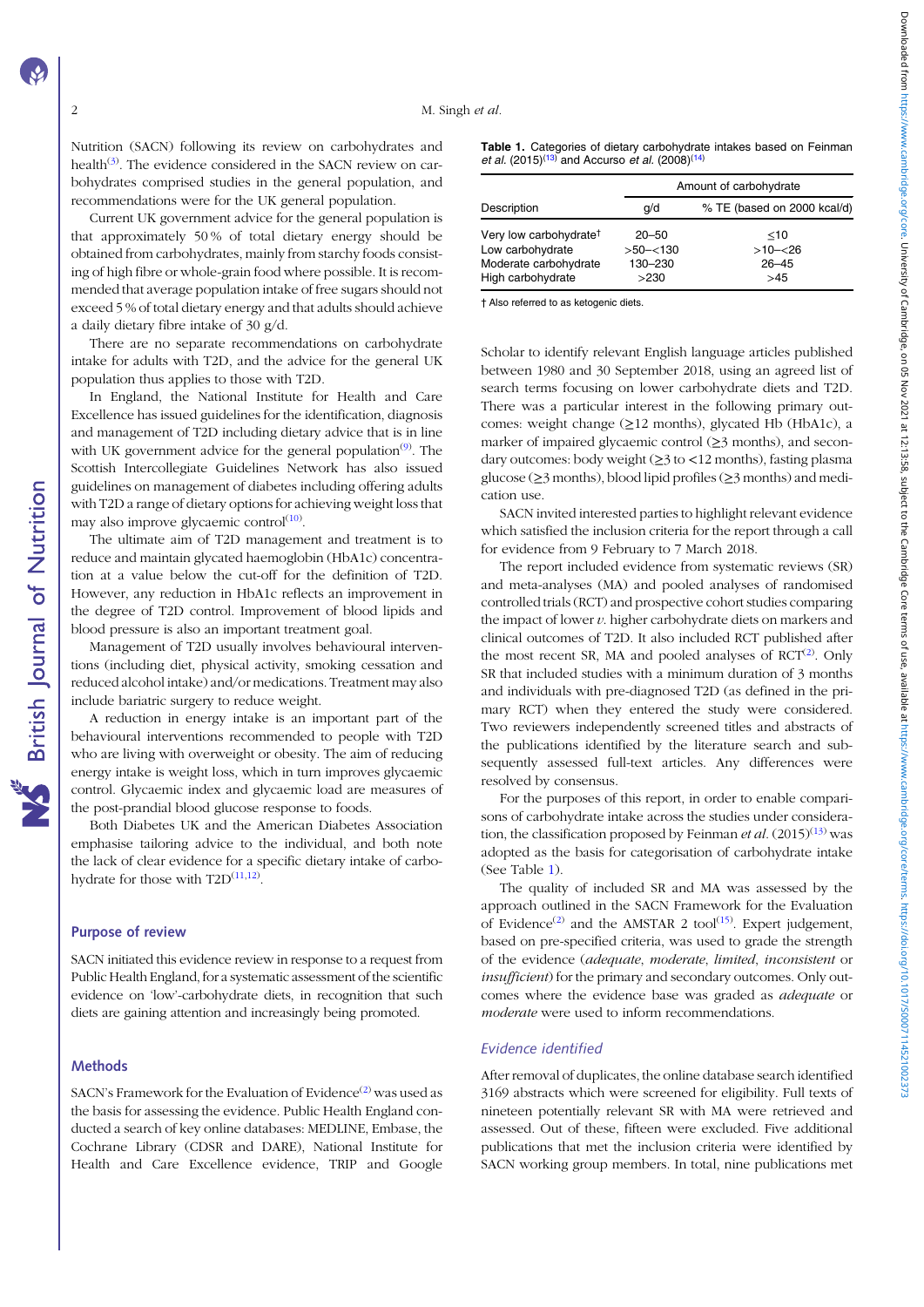**NS** British Journal of Nutrition

Lower carbohydrate diets for adults with type 2 diabetes 3



Fig. 1. Flow diagram showing the number of publications assessed for eligibility and included in the evidence review.

the criteria and were included for data extraction, including eight SR with MA and one network meta-analysis (See Fig. 1).

After detailed assessment, results from four SR with  $MA^{(16-19)}$  $MA^{(16-19)}$  $MA^{(16-19)}$  $MA^{(16-19)}$  $MA^{(16-19)}$ were used to grade the evidence and draw conclusions. This is because they were more recent, had larger numbers of participants and were considered to be of better quality based on the SACN Framework for the Evaluation of Evidence<sup>[\(2](#page-4-0))</sup> and AMSTAR 2 criteria<sup>[\(15](#page-5-0))</sup>. Out of the thirty-six publications included in the MA, eighteen reported outcomes in the shorter term (minimum duration of 3 months) only and eighteen reported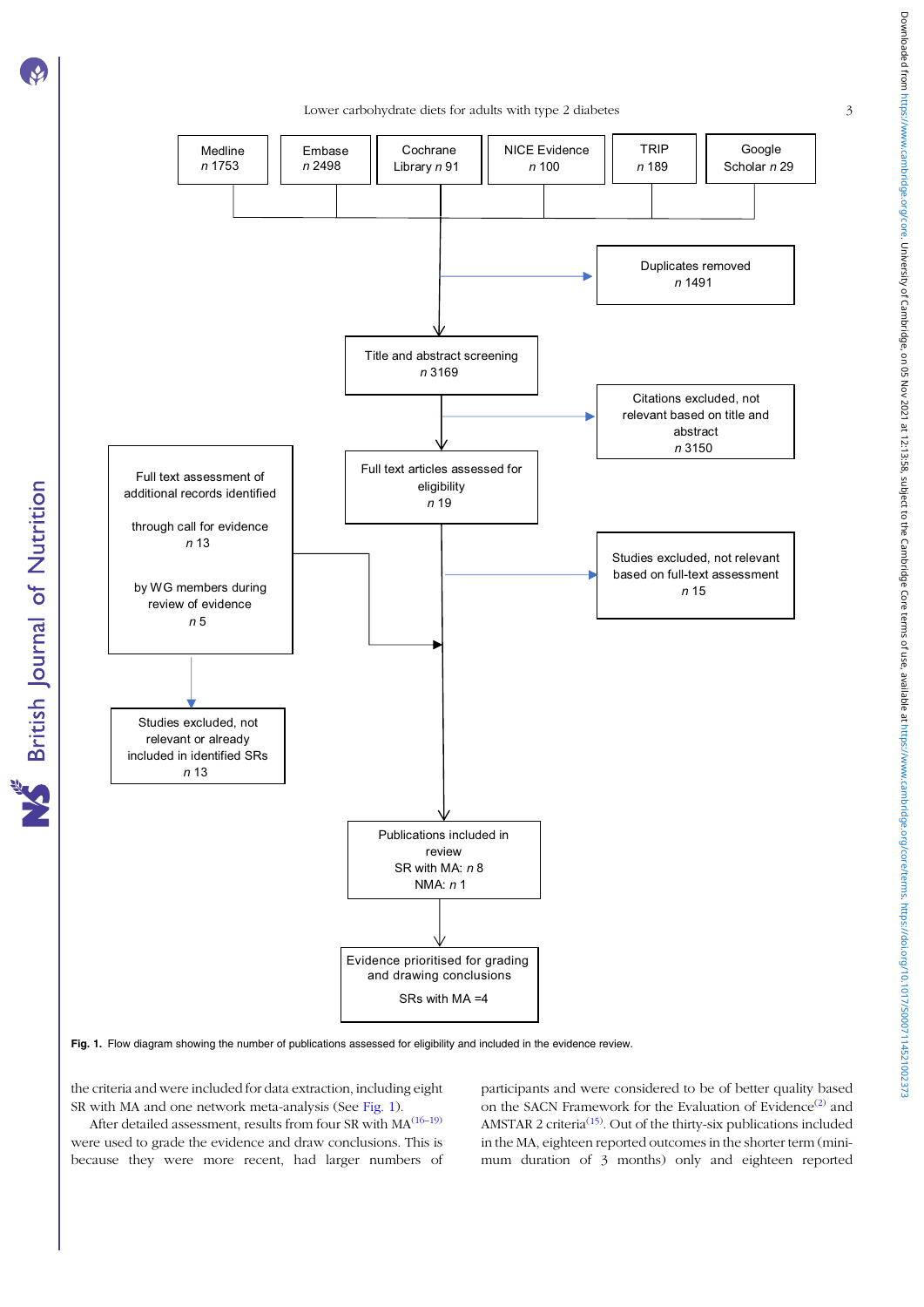## M. Singh et al.

outcomes in the longer term (minimum duration of 12 months). In this report, *shorter term* refers to studies or assessments that reported at  $\geq$ 3 to 6 months (since all except 1 of the time points included in shorter-term studies or assessments did not extend beyond 6 months) and longer term refers to studies that reported outcomes at ≥12 months.

Body weight. The evidence for lower compared with higher carbohydrate diets on body weight was inconsistent in the shorter term  $(\geq)$  to 6 months); there was a greater reduction in body weight with lower compared with higher carbohydrate diets at 3 months, but this difference was not observed between 3 and 6 months or at 6 months. There was adequate evidence for no difference in effect between lower and higher carbohydrate diets in reducing body weight in the longer term  $(\geq 12 \text{ months})$ .

HbA1c. There was adequate evidence of a greater reduction in HbA1c with lower compared with higher carbohydrate diets in the shorter term  $(\geq)$  to 6 months). The evidence was *inconsis*tent in longer-term studies with a duration of 12 up to 24 months. There was *adequate* evidence for no difference between lower and higher carbohydrate diets on HbA1c change in longer-term studies at 24 months.

Fasting plasma glucose. There was *moderate* evidence of a greater reduction in fasting plasma glucose with lower compared with the higher carbohydrate diets in the shorter term  $(≥3$  to 6 months). There was *insufficient* evidence to assess if there was a difference between lower and higher carbohydrate diets on fasting plasma glucose in the longer term  $(\geq 12 \text{ months})$ .

Serum total cholesterol. There was *moderate* evidence for no difference in effect between lower and higher carbohydrate diets in reducing serum total cholesterol in the shorter term  $(\geq)$  to 6 months). There was adequate evidence for no difference in effect between lower and higher carbohydrate diets in reducing serum total cholesterol in the longer term  $(≥12$  months).

Serum TAG. There was *adequate* evidence of a greater reduction in serum TAG with lower compared with higher carbohydrate diets in the shorter term  $(≥3$  to 6 months). The evidence was *inconsistent* in the longer term  $(≥12$  months).

Serum LDL-cholesterol. There was adequate evidence for no difference in effect between lower and higher carbohydrate diets on change in serum LDL-cholesterol in the shorter term (≥3 to 6 months) and in the longer term  $(\geq 12 \text{ months})$ .

Serum HDL-cholesterol. The evidence on lower compared with higher carbohydrate diets on serum HDL-cholesterol was *inconsistent* in the shorter term  $(\geq)$  to 6 months) and longer term  $(≥12$  months).

Changes in medication use. There was moderate evidence of a greater reduction in medication use with lower compared with higher carbohydrate diets. This outcome was not assessed according to study duration. It was not possible to assess consistency in effect size.

## Limitations of the evidence base

The overall quality of the evidence base was limited by a number of uncertainties in the data, including: variability in the definition of a low-carbohydrate diet; smaller than prescribed differences in reported carbohydrate intakes between lower and higher carbohydrate diets; inherent inaccuracies in estimates of selfreported dietary intakes and lack of information on adherence to prescribed diets.

An important limitation was that risk of bias was high or unclear in most of the primary RCT that were included in the MA. This reduces the confidence that can be placed on the estimates of the effects of lower carbohydrate diets on the markers of T2D and clinical outcomes under consideration.

Another important limitation in the evidence base was that shorter-term studies did not assess outcomes beyond 6 months and few longer-term studies assessed outcomes beyond 12 months.

The majority of participants in the primary RCT were living with overweight  $(BMI \geq 25$  to <30 kg/m<sup>2</sup>) or obesity  $(BMI \geq 30 \text{ kg/m}^2)$ . It is not known if reported effects can be generalised to adults with a healthy weight (BMI $\geq$  18.5 to <25  $kg/m<sup>2</sup>$ ).

It is not known if the reported effects of lower carbohydrate diets apply to individuals of different ethnicities since the majority of primary RCT did not report ethnicity of participants and most were conducted in populations that were predominantly White. In those that reported ethnicity, none conducted subgroup analyses based on ethnicity.

This report did not assess evidence on the effect of lower carbohydrate diets in the general population without T2D. It is not known if the reported effects of lower carbohydrate diets in adults with T2D apply to the general adult population without T2D.

Several additional gaps were identified in the evidence base:

- no trials provided information about the type of carbohydrate consumed (e.g. wholegrain, refined grain, free sugars, fibre) or considered how this could affect the outcomes of interest;
- the potential impact of increasing the proportions of other macronutrients (usually fats and/or proteins) to compensate for reduced carbohydrate intake in the lower carbohydrate groups, or the type of macronutrient (e.g. saturated or unsaturated fats; plant- or animal-based proteins), on markers and clinical outcomes of T2D was generally not considered; and
- no trials considered clinical endpoints such as diabetes complications, CVD events or mortality

#### Conclusions

Overall, the evidence suggests beneficial effects of lower carbohydrate diets for some outcomes (HbA1c, fasting plasma glucose, serum TAG) in the shorter term (up to 6 months). Since the shorter-term assessments did not report outcomes between 6 and 12 months, it is uncertain if the suggested benefits are maintained beyond 6 months.

Although there was no consistent evidence of reductions in body weight with lower carbohydrate diets, it is not possible,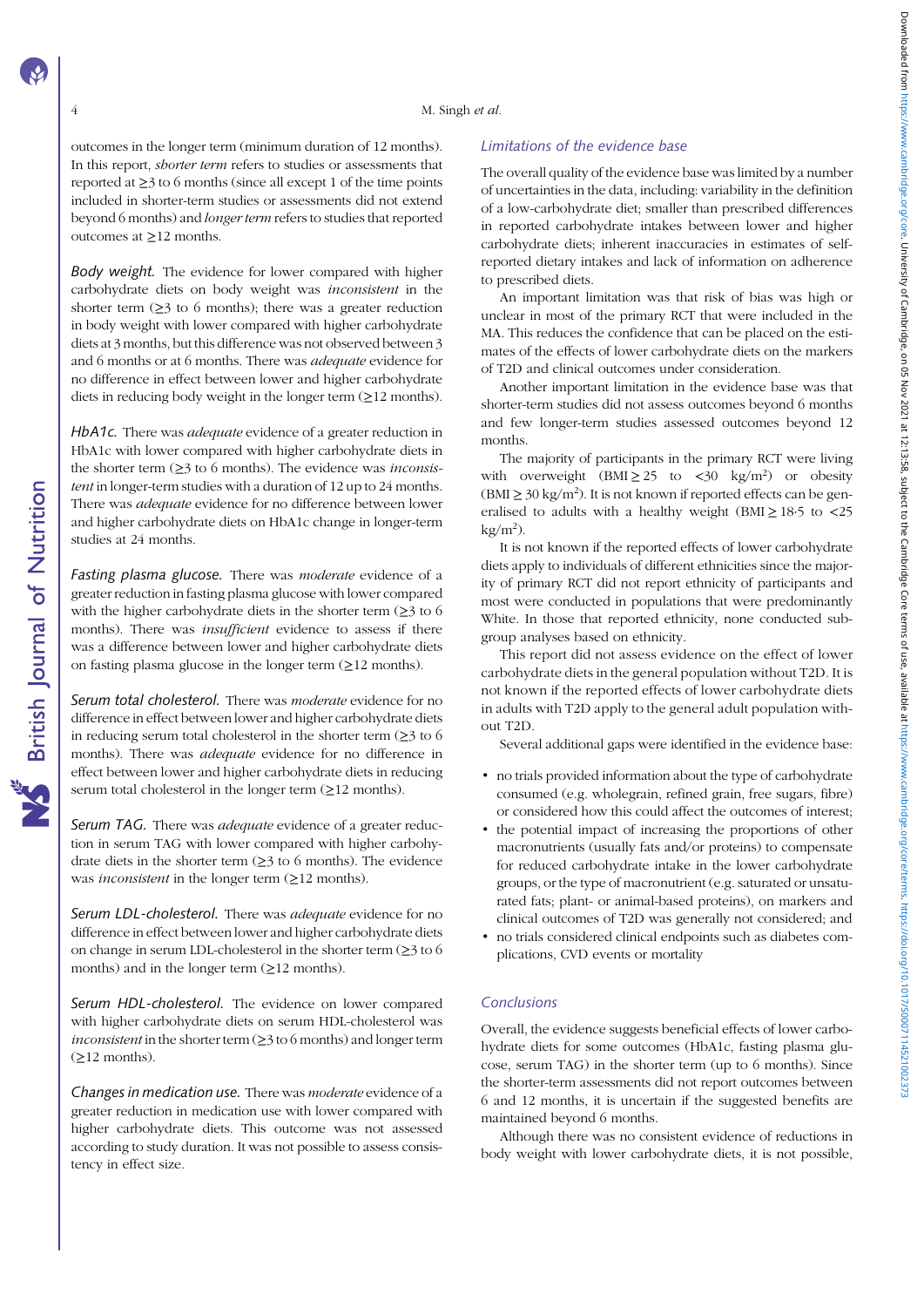<span id="page-4-0"></span>from the evidence considered, to separate the effects of weight change from effects of change in carbohydrate intake.

Lower carbohydrate diets may allow reductions in diabetes medication, but interpretation is complicated by inconsistencies in reporting and measurement of changes in medication use.

No differences were observed between higher and lower carbohydrate diets on serum total or LDL-cholesterol either in the shorter  $(\geq)$  to 6 months) or longer term  $(\geq)12$  months). Evidence on HDL-cholesterol was inconsistent in the shorter  $(\geq)$  to 6 months) and longer term  $(\geq)12$  months).

In general, there was no difference in adverse events between lower and higher carbohydrate diets but study duration did not extend beyond 12 months in the majority of primary RCT.

## Recommendations

The report states that recommendations are applicable to adults living with T2D and overweight or obesity. There was insufficient evidence to make recommendations for adults living with T2D without overweight or obesity. The report did not assess evidence on the effect of lower carbohydrate diets in the general population without T2D.

The report makes the following recommendations:

- For adults living with T2D and overweight or obesity, a lower carbohydrate diet can be recommended by clinicians as an effective short-term option (up to 6 months) for improving glycaemic control and serum TAG concentrations.
- Individuals living with T2D and overweight or obesity who choose a lower carbohydrate diet should include whole-grain or higher fibre foods, a variety of fruits and vegetables and limit intakes of saturated fats, reflecting current dietary advice for the general population.
- Since the majority of individuals living with T2D have overweight or obesity, weight management remains the primary goal for improving glycaemic control and reducing CVD risk. Health professionals should support any evidence-based dietary approach that helps individuals with T2D to achieve long-term weight reduction.
- Adults living with T2D and overweight or obesity who change to a lower carbohydrate diet and are taking diabetes medication may be at risk of hypoglycaemia. It is recommended that they receive advice and support from their health care team to manage this risk and to make adjustments to their medication as required.

#### Acknowledgements

The report was developed by the SACN working group and reviewed and approved by the full SACN committee. A list of working group and SACN members is available here: [https://www.gov.](https://www.gov.uk/government/groups/scientific-advisory-committee-on-nutrition) [uk/government/groups/scientific-advisory-committee-on-nutrition.](https://www.gov.uk/government/groups/scientific-advisory-committee-on-nutrition) SACN is an independent committee of Public Health England. The report was funded by Public Health England.

We would also like to thank Professor Ann Prentice from the Medical Research Council (MRC) Nutrition and Bone Health Research Group, Cambridge, who was SACN Chair during the development of the report until May 2020. We would also like to thank Professor Ian Macdonald from the University of Nottingham, who jointly chaired the SACN working group until March 2020.

R. E. A. prepared the first draft of the manuscript, which was revised by A. C. All authors commented on the draft manuscript and approved the final manuscript. R. T. declared receiving lecture fees from pharmaceutical firms Lilly; Jansen; Novartis and Nestle; consultancy fees from Wilmington Healthcare and Lilly; and is author of the book 'Life Without Diabetes'. R. P. declared presenting webinars funded by Novo Nordisk. P. D. is affiliated to OCDEM, Oxford University NHS Foundation Trust, Oxford, UK and NIHR Biomedical Research Centre, Oxford, UK. N. G. F. is affiliated to MRC Epidemiology Unit, University of Cambridge School of Clinical Medicine. She acknowledges support from MRC Epidemiology Unit (MC\_UU\_00006/3).

Details of declarations of interest for working group and SACN members are available here: [https://www.gov.uk/government/](https://www.gov.uk/government/groups/scientific-advisory-committee-on-nutrition#register-of-interests) [groups/scientific-advisory-committee-on-nutrition#register-of](https://www.gov.uk/government/groups/scientific-advisory-committee-on-nutrition#register-of-interests)[interests](https://www.gov.uk/government/groups/scientific-advisory-committee-on-nutrition#register-of-interests)

#### **References**

- 1. Scientific Advisory Committee on Nutrition (SACN) (2021) Lower Carbohydrate Diets for Adults with Type 2 Diabetes. [https://www.gov.uk/government/publications/sacn-report](https://www.gov.uk/government/publications/sacn-report-lower-carbohydrate-diets-for-type-2-diabetes)[lower-carbohydrate-diets-for-type-2-diabetes](https://www.gov.uk/government/publications/sacn-report-lower-carbohydrate-diets-for-type-2-diabetes) (accessed July 2021).
- 2. Scientific Advisory Committee on Nutrition (SACN) (2020) SACN Framework for the Evaluation of Evidence. [https://app.box.](https://app.box.com/s/ecdi8ufpleqlzk0pd7odm74m8do2riw9) [com/s/ecdi8ufpleqlzk0pd7odm74m8do2riw9](https://app.box.com/s/ecdi8ufpleqlzk0pd7odm74m8do2riw9) (accessed April 2021).
- 3. Scientific Advisory Committee on Nutrition (SACN) (2015) Carbohydrates and Health Report. [https://www.gov.uk/](https://www.gov.uk/government/publications/sacn-carbohydrates-and-health-report) [government/publications/sacn-carbohydrates-and-health-report](https://www.gov.uk/government/publications/sacn-carbohydrates-and-health-report) (accessed April 2021).
- 4. Diabetes UK (2019) Us, Diabetes and a Lot of Facts and Stats. [https://www.diabetes.org.uk/resources-s3/2019-11/](https://www.diabetes.org.uk/resources-s3/2019-11/facts-stats-update-oct-2019.pdf) [facts-stats-update-oct-2019.pdf](https://www.diabetes.org.uk/resources-s3/2019-11/facts-stats-update-oct-2019.pdf) (accessed September 2021).
- 5. NHS Digital (2018) National Diabetes Audit Report 1 Care Processes and Treatment Targets 2017–18. [https://digital.nhs.](https://digital.nhs.uk/data-and-information/publications/statistical/national-diabetes-audit/report-1-care-processes-and-treatment-targets-2017-18-short-report) [uk/data-and-information/publications/statistical/national](https://digital.nhs.uk/data-and-information/publications/statistical/national-diabetes-audit/report-1-care-processes-and-treatment-targets-2017-18-short-report)[diabetes-audit/report-1-care-processes-and-treatment-targets-](https://digital.nhs.uk/data-and-information/publications/statistical/national-diabetes-audit/report-1-care-processes-and-treatment-targets-2017-18-short-report)[2017-18-short-report](https://digital.nhs.uk/data-and-information/publications/statistical/national-diabetes-audit/report-1-care-processes-and-treatment-targets-2017-18-short-report) (accessed September 2021).
- 6. NHS Scotland (2020) Scottish Diabetes Survey 2019. [https://](https://www.diabetesinscotland.org.uk/wp-content/uploads/2020/10/Diabetes-Scottish-Diabetes-Survey-2019.pdf) [www.diabetesinscotland.org.uk/wp-content/uploads/2020/10/](https://www.diabetesinscotland.org.uk/wp-content/uploads/2020/10/Diabetes-Scottish-Diabetes-Survey-2019.pdf) [Diabetes-Scottish-Diabetes-Survey-2019.pdf](https://www.diabetesinscotland.org.uk/wp-content/uploads/2020/10/Diabetes-Scottish-Diabetes-Survey-2019.pdf) (accessed September 2021.
- 7. ADA (2019) Classification and diagnosis of diabetes: standards of medical care in diabetes – 2019. Diabetes Care 42, S13–S28.
- 8. Hauner H (2010) Obesity and Diabetes. Textbook of Diabetes, 4th ed. Oxford: Wiley-Blackwell.
- NICE (2020) Type 2 Diabetes in Adults: Management [NG28]. <https://www.nice.org.uk/guidance/ng28> (accessed June 2021).
- 10. SIGN (2019) Management of Diabetes. [https://www.sign.ac.](https://www.sign.ac.uk/our-guidelines/pharmacological-management-of-glycaemic-control-in-people-with-type-2-diabetes/) [uk/our-guidelines/pharmacological-management-of-glycaemic](https://www.sign.ac.uk/our-guidelines/pharmacological-management-of-glycaemic-control-in-people-with-type-2-diabetes/)[control-in-people-with-type-2-diabetes/](https://www.sign.ac.uk/our-guidelines/pharmacological-management-of-glycaemic-control-in-people-with-type-2-diabetes/) (accessed June 2021).
- 11. Diabetes UK (2021) Position statement for healthcare professionals–remission in adults with Type 2 diabetes. [https://www.diabetes.org.uk/professionals/position-statements](https://www.diabetes.org.uk/resources-s3/201712/1302_Remission%20Position%20Statement_v1_92kb.pdf)[reports/statement-remission-type2](https://www.diabetes.org.uk/resources-s3/201712/1302_Remission%20Position%20Statement_v1_92kb.pdf) (accessed September 2021).